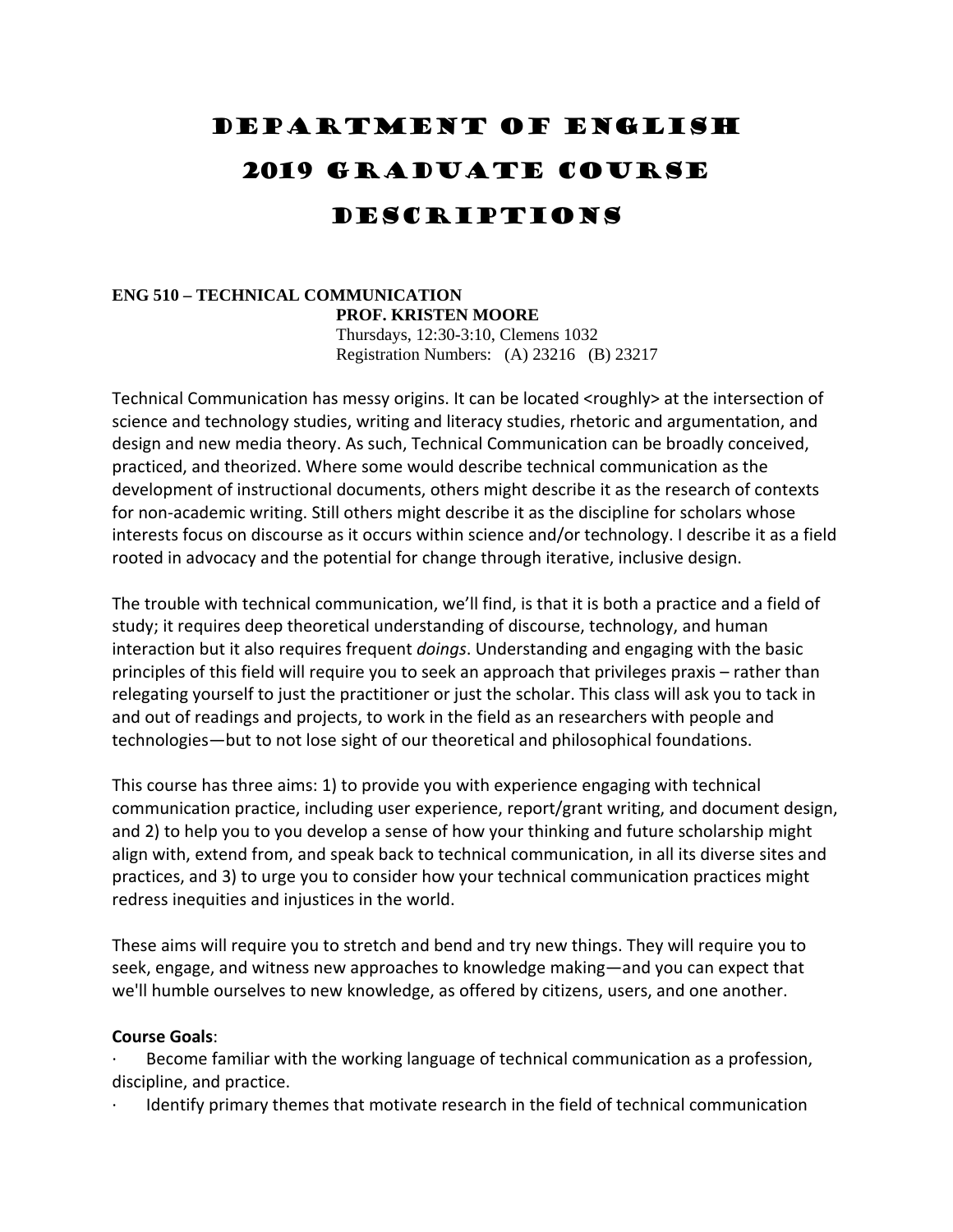- ∙ Hone academic and non‐academic reading, writing, research and analysis skills
- ∙ Understand and deploy the following Tech Comm practices:
- o Document Design
- o Iterative Design
- o User Experience Research
- o Professional Report Writing
- ∙ Compose documents that privilege technical communication discursive practices
- ∙ Gain competency in one or more new design and research technologies

You will be required to complete two major projects tied to technical communication practices:

- ∙ A User Experience Research Project & Report
- ∙ An Iterative Document Design Project

Additionally, you will engage in weekly reflective writing tasks tied to your reading and technology practices.

Texts for this class are likely to include:

Johnson, R. J. (1998) User-centered Technology: A rhetorical theory for computers and other mundane facts. Albany: SUNY

Longo, B. (2000) Spurious coin: A history of science, management, and technical writing. Albany, NY: SUNY Press.

Tebeaux, E. & Dragga, S. (2015) Essentials of technical communication. 4<sup>th</sup> Edition. Oxford.

Sun, H. (2012) Cross‐cultural technology design: creating culture‐sensitive technology for users. Oxford: Oxford UP

## **ENGLISH 545: IRISH MODERNISM AND THE SOCIOLOGICAL IMAGINATION PROF. DAMIEN KEANE**

Wednesdays, 3:30-6:10, Clemens 1032 Registration Numbers: (A) 23220 (B) 23221

In 1959, C. Wright Mills described the defining qualities of what he called the "sociological imagination" as the ability to "range from the most impersonal and remote transformations to the most intimate features of the human self," as well as, and perhaps more decisively, the capacity to "see the relations between the two." While he derived these qualities to a significant degree from the interpretive protocols of literary studies, one must nevertheless admit that literary studies have very often been negligent about fully working through problems of relation, in favor of the pre-given, the abstracted, or the short-circuited. This seminar will function as a survey of modern Irish writing, touching on both canonical and semi- or paracanonical figures, while also considering the institutional formations in which these figures and their works related to one another. In doing so, the seminar will additionally provide an entry-point to some of the more recent methodological questions, or "turns," that have transformed the field of modernist studies. Underwriting the entire seminar will be a commitment to as much hands-on work with materials in Buffalo's Poetry Collection as is feasible.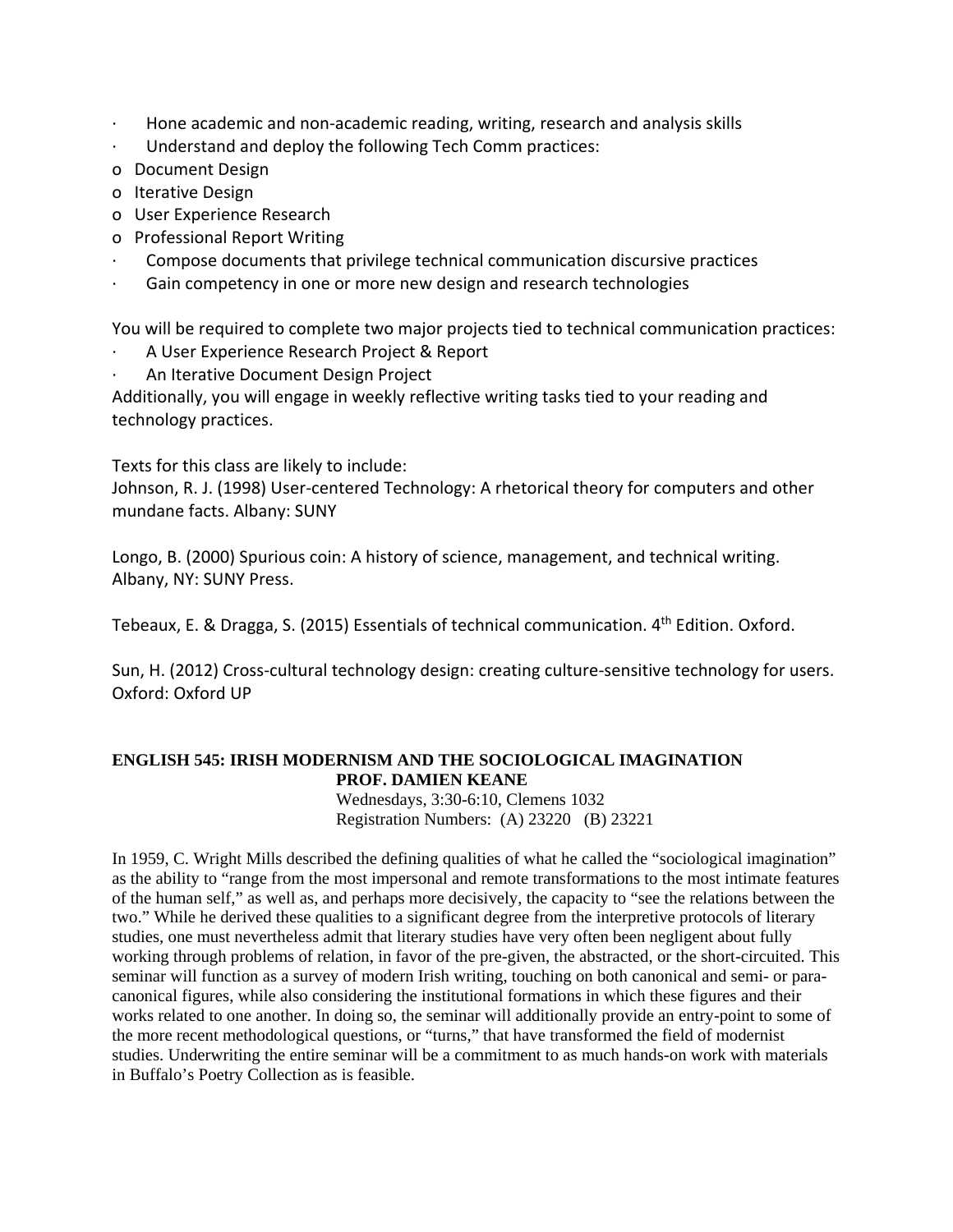Primary works will be drawn from among those of: Samuel Beckett, Brendan Behan, Sam Hanna Bell, Elizabeth Bowen, Austin Clarke, Aiden Higgins, Mary Manning Howe, Denis Johnston, James Joyce, Patrick Kavanagh, Molly Keane, Thomas Kinsella, Mary Lavin, Louis MacNeice, John Montague, Richard Murphy, Flann O'Brien, Kate O'Brien, Sean O'Casey, Frank O'Connor, Seán O'Faoláin, Seán Ó Riada, James Plunkett, Blanaid Salkeld, W.R. Rodgers, Francis Stuart, Sheila Wingfield, and W.B. Yeats.

Critical readings will include works by: Theodor Adorno, Tony Bennett, Pierre Bourdieu, Tim Brennan, Pascale Casanova, Joe Cleary, Robert Darnton, Terry Eagleton, John Frow, Lisa Gitelman, Erving Goffman, John Guillory, Friedrich Kittler, Jim McGuigan, D.F. McKenzie, Franco Moretti, Mike Savage, Jonathan Sterne, Max Weber, and Raymond Williams.

Course requirements for all registered students will include active participation in seminar discussion and periodic written responses to the week's readings; and, for intensively registered students only, either a final research essay (twenty pages) or a conference-length paper plus a bibliographic essay. The expectations for the final project are realistic; as such, there will be no incompletes granted for the seminar. Lastly, it is *mandatory* that potential auditors contact me before the start of the semester.

## **ENG 548 – GRADUATE FICTION WORKSHOP PROF. CHRISTINA MILLETTI**

Tuesdays, 7:00-9:40, Clemens 436 Registration Number: 18820

This course interweaves the practice of crafting fiction with the study of select contemporary novels, short stories, and theories of fiction. As an integral part of this inquiry, students will be engaged in the English Department's writing communities, with a particular focus on the events in the Exhibit X Fiction Series and Poetics Plus Series, at which students will have the opportunity to meet and engage practicing writers from outside the university.

A workshop is made of a community of writers willing to take time and care with each other's works-inprogress. This seems obvious enough, but signals a level of commitment outside your own writing and toward multiple and challenging conceptions of fiction that may differ from your own. Our goal is to therefore offer acute, critical insights about the manuscripts we examine—their structure, plot (if they have plots), conceptual conceits, language, voice, character development and so on—keeping in mind the evolution of individual technique.

## **ENG 550 – POETRY WORKSHOP**

 **PROF. JUDITH GOLDMAN** 

Thursdays, 6:30-9:10, Clemens 538 Registration Number: 21451

During the first half of the semester, this seminar will be anchored in provocative essays from a number of disciplines, as well as readings in contemporary innovative poetry and poetics; we will use these common texts to come together on shared discursive ground for rambunctious discussion of ideas and poetic approaches and forms. Students will have plenty of opportunity to discuss and workshop their writing based on these readings and to circulate their independent work. The second half of the semester will be geared towards students developing thesis projects/manuscripts.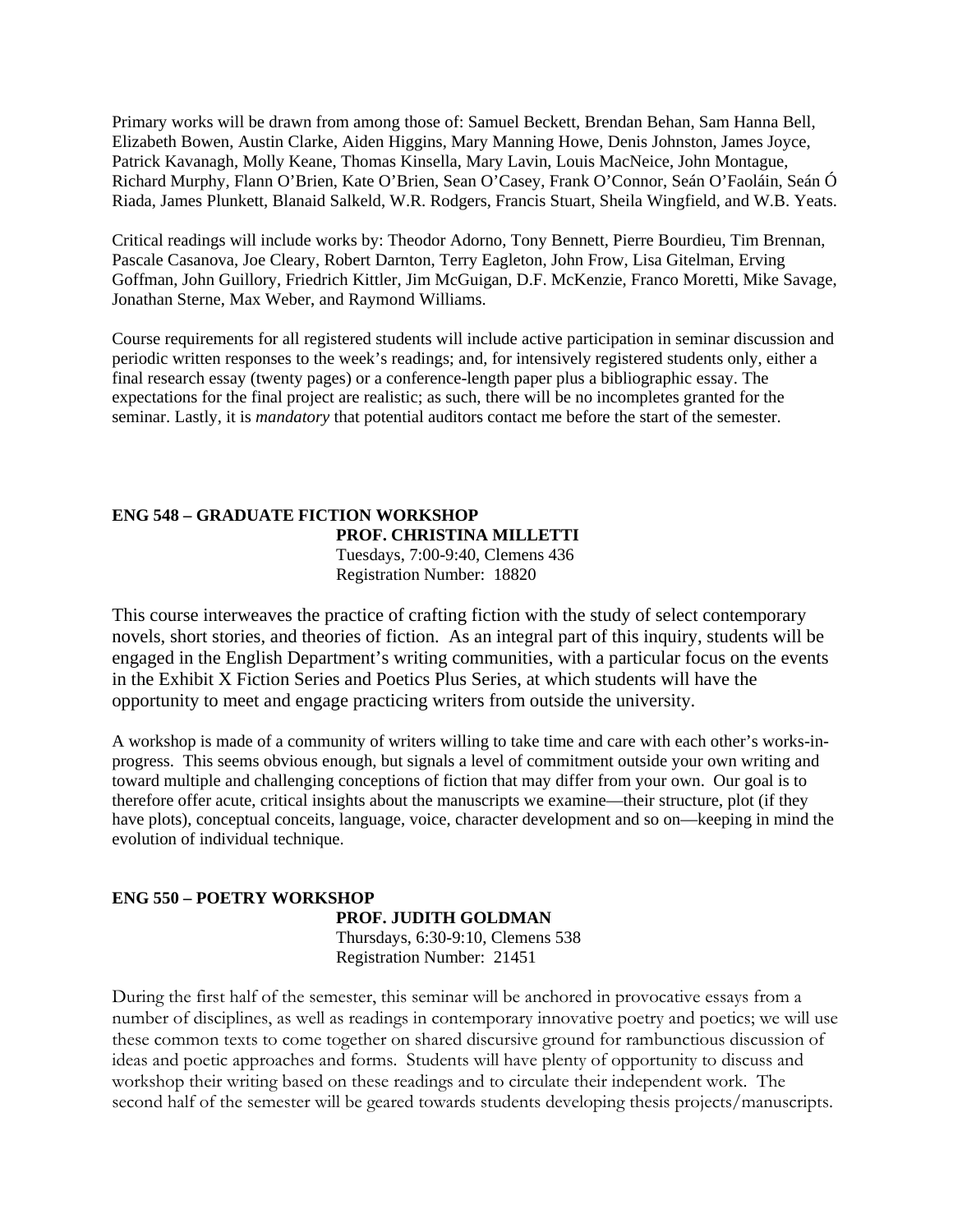This half of the course will be entirely student-centered and student-led, as students share project rationales and preliminary writing (past and present) related to these projects, as well as sources, writing exercises and strategies for dealing with selected topics and materials, etc. Assignments: students will be responsible for: 1. In the first half of the semester: assigned readings, weekly critical and creative posts; 2. In the second half of the semester: assignments related to project development, with presentation of their own and others' work; 3. A final project prospectus that includes a project plan, a 5pp related poetics statement, and 15pp of preliminary writing. Note: because this class will be so collaboration-oriented and "real time"-sensitive, students will need to be punctual in posting whatever materials they are responsible for and to come to class well-prepared. We will make sure the schedule is clear and feasible throughout the semester.

#### **ENG 584 - POETICS**

#### **PROF. MYUNG MI KIM**

Thursdays, 3:30-6:10, Clemens 538 Registration Number: (A) 18821 (B) 18822

This course will examine a foundational but often under-theorized condition of 20<sup>th</sup> century and contemporary American poetry and poetics, namely, its translingual, interlingual, and transcultural predicament. How does this condition of mutability and linguistic heterogeneity inflect and exceed current discourses on diaspora and hybridity? We will discuss the rupture and displacement of monolingualism in what counts as "American Poetry." In our reflection of the stakes of transcultural and translingual poetics, we will interrogate the way the politics of language inflects legibility, regimentation, and practices of the nation. At the same time we will ask whether it is possible to redefine translatability from the perspective of what I call the "translative" and the "transl(i)tive" dimension of poetic practice. Transl(i)tive practice traverses and disarticulates the binaries of major/minor, dominant/peripheral, global/local; we will explore how this transitive and chiasmatic space operates both within and between poetry and thinking, and how it might extend the established parameters of American poetry and poetics.

Our readings may include: Gertrude Stein, selected essays and excerpts from *The Geographical History of America;* William Carlos Williams, *In the American Grain,* Louis Zukofsky, *Catullus, 80 Flowers*, and from *Bottom on Shakespeare*; Robert Duncan's late work with special attention to *Dante Etudes*; Spicer's *After Lorca* and *Language*; Theresa Hak Kyung Cha's *Dictee* along with her multimedia, installation, and film work; Nathaniel Mackey, from his two on-going series *Song of the Andoumboulou* and *Mu* as well his books of criticism, in particular, *Discrepant Engagement: Dissonance, Cross-Culturality, and Experimental Writing* and *Paracritical Hinge;* Kamau Brathwaite, with emphasis on *Conversations;* Susan Howe, across her books of poetry and criticism; CeciliaVicuna, from across her multi-genre work; Tan Lin; Norma Cole, with attention to her body of translations from the French; Bhanu Khapil; Mei-mei Berssenbrugge; Will Alexander; Caroline Bergvall, from *Meddle English: New and Selected Texts* and *Drift*; Alfred Arteaga, *Chicano Poetics: Heterotexts and Hybridities*; Erin Moure; Don Mee Choi; Fred Moten, including his *In the Break: The Aesthetics of the Black Radical Tradition*, and others.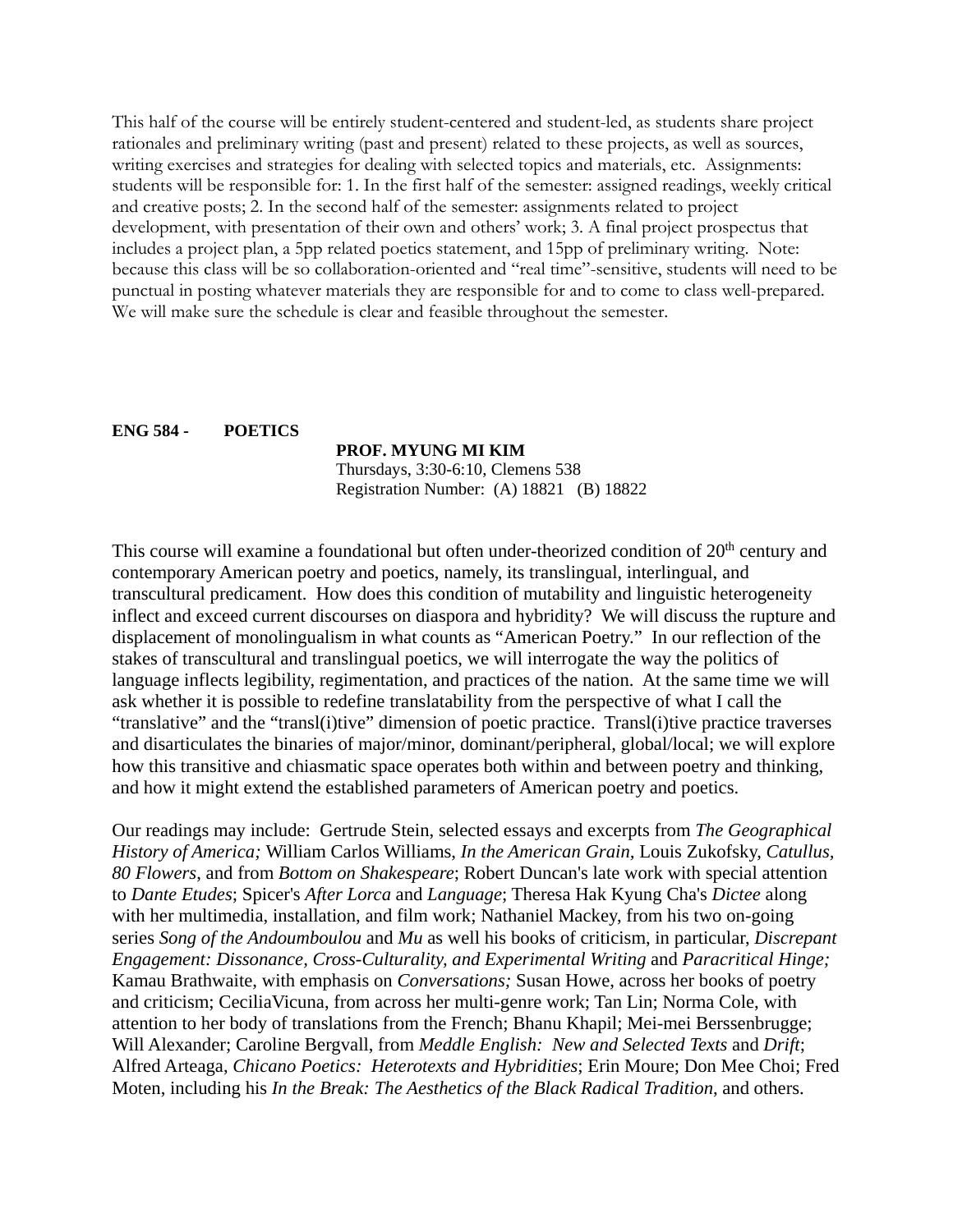"AMARE SINASM" "A MERRY CAN ISM" "A MER IN CAN ISM" "A MARR CAN ISM"

> Theresa Hak Kyung Cha "The Word (Le Mot)"

## **ENG 602 – DIGITAL COMPOSING AND RHETORIC**

#### **PROF. ALEX REID (areid@buffalo.edu) On Line** Registration Numbers: (A) 23223 (B) 23224

This course investigates the material-technological operation of digital media ecologies as they are studied across the fields of digital rhetoric, professional-technical communication, media studies, and the digital humanities as these fields engage with salient challenges. As such whether it is acts of deliberation in social media, attention grabbing strategies on a smartphone, or artificial intelligences negotiations in a marketplace, the focus on the material and technological seeks to understand the role of nonhumans as rhetorical actors. The investigation of these devices, networks, and applications then becomes a starting point for examining their operation in different communities, institutions, and workplaces.

We will take up the rhetorical and cultural-critical scholarly study of these technologies with a primary aim of discovering and/or inventing compositional practices to shape the rhetorical spaces in which we live. On the more unethical end of the spectrum are practices related to clickbait, "fake news," and other viral media, but one might think about rhetorical-compositional practices that make media more usable, memorable, and persuasive for more ethical purposes. We will consider both communal and individual strategies for thriving in digital media ecologies as we recognize that we face rhetorical and compositional challenges as both author and audience (and as those distinctions blur in a world of user-generated content). We will also want to examine the hardware and software platforms. Taking the next step after the culturalideological critique of Apple, Facebook, Google and the like, how do smartphones, social media, and other nonhuman actors in our lives function? As they move through their inevitable process of planned obsolescence, how might we intervene in the developmental path they pursue? How might a scholarly digital-rhetorical engagement with that path lead to better results? (And how would we define "better"?)

As an online course, there will be a weekly online discussion of readings. Students will also be asked to produce four digital media responses to readings of their choosing during the semester, which will serve as opportunities to experiment with informal scholarly digital communication. Students will also complete a final digital project. Here students will have some latitude. Those who are taking the course as part of the advanced certificate in professional writing and digital communication might wish to do a project that examines the digital communication practices of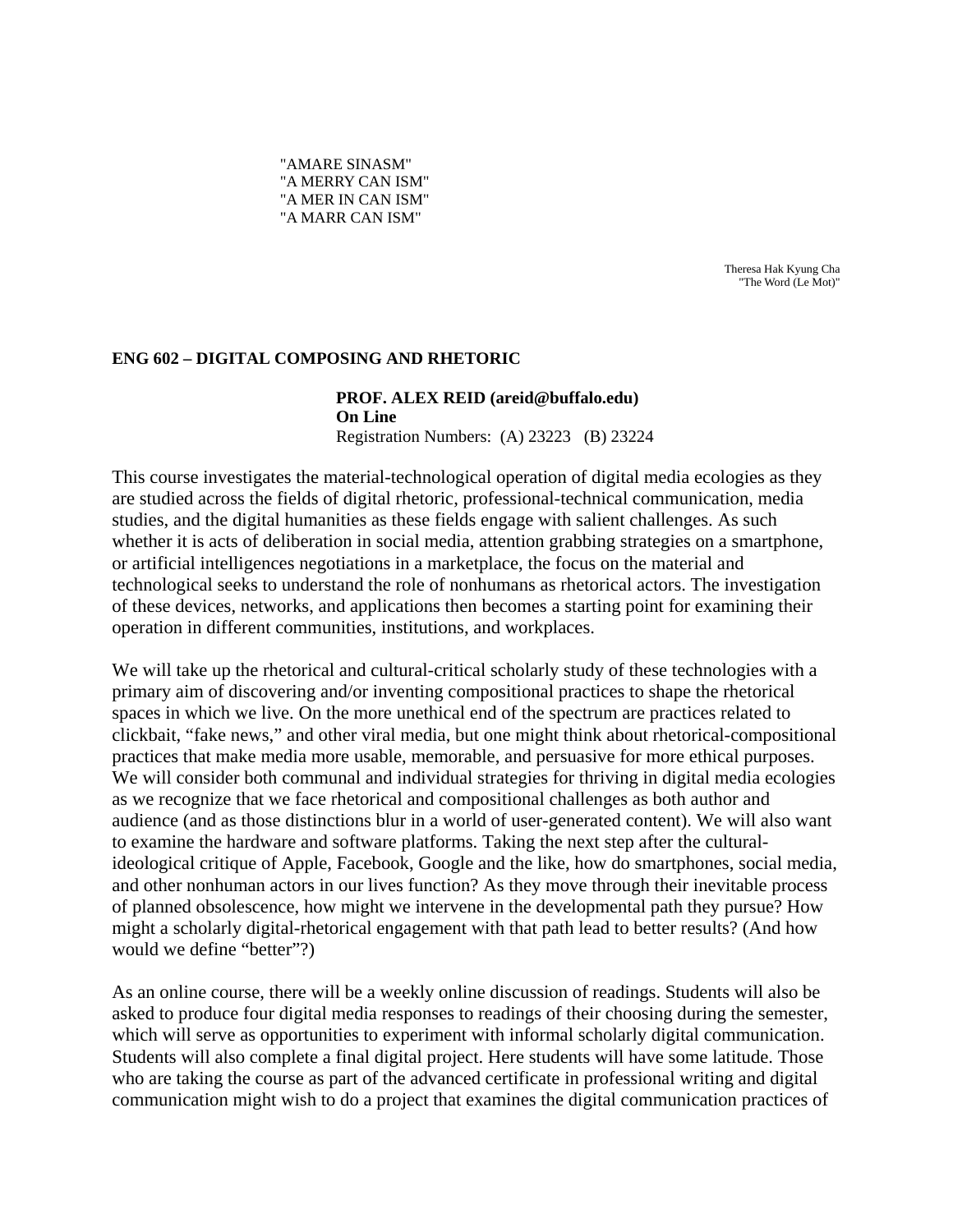a specific profession or studies the communication strategies of a particular corporation or institution. Those taking the course as part of the English MA or PhD programs or other graduate programs might wish to pursue in greater detail some of the scholarly conversations raised in the course or apply one or more of the concepts from the course to another field of their own interest. Regardless, the final project will take a digital form including the use of multiple media formats. English students taking the course extensively will not be required to complete the final project.

No particular technical experience and no special technologies (aside from those one would generally need to take an online course) are required. Students will be able to complete the course with commonly and/or freely available software. Course readings will include authors such as Jussi Parikka, N. Katherine Hayles, Byron Hawk, Laurie Gries, Shannon Mattern, Adam Banks, Casey Boyle, and Lev Manovich. Please contact me if you have questions about technological requirements, readings, or any other aspect of the course.

## **ENG 628 – On Black Humor: Race, Madness and American Literature in the 1950s and 1960s**

## **PROF. WILLIAM SOLOMON**

Tuesdays, 3:30-6:10, Clemens 1032 Registration Numbers: (A) 23901 (B) 23902

This seminar will provide students with the opportunity to examine individual and collective acts of identity formation in the historical context of the postwar emergence of the counterculture in the US. The period may be mapped in terms of four overlapping literary phenomena: the Beats, Black Humor, New Journalism, and Confessional Poetry. In all of these, writers both engaged in and reflected critically upon the process whereby non-normative selves are constructed in (Imaginary) relation to marginalized others. The White Negro (Norman Mailer) and the White Indian (Gary Snyder) appear from this perspective to be symptomatic manifestations of widespread fascinations with either "blackness" or ostensibly Native American modes of existence as the keys to establishing a satisfyingly alternative style of being in the world. The focal point of our inquiry will be the treatment of this topic by ethically-inclined prose artists (the black humorists) whose work may be defined on the level of affect (or aesthetic genres) as a curious combination of horrific and humorous features, of anxiety-inducing and amusing elements, of the traumatic and the comic. Such writers include well-known figures like Joseph Heller, Kurt Vonnegut, Hunter S. Thompson, John Barth, Thomas Pynchon, Grace Paley, Ken Kesey, Joan Didion, John Rechy, Paul Bowles, and Chester Himes as well as more obscure authors such as James Purdy, Terry Southern, Richard Farina and William Eastlake. Notably, the period was also one in which institutionalized forms of psychiatric and psychoanalytic practice were taken as primary targets of novelistic scrutiny--as they were in the same era in French philosophy (Michel Foucault's *History of Madness* [1961] and Gilles Deleuze and Felix Guattari's *Anti-Oedipus: Capitalism and Schizophrenia* [1972) bracket the period in question). Measuring the complementarity of these two historically adjacent undertakings will be another aspect of our investigation. Other theoretical touchstones will include Jacques Lacan's model of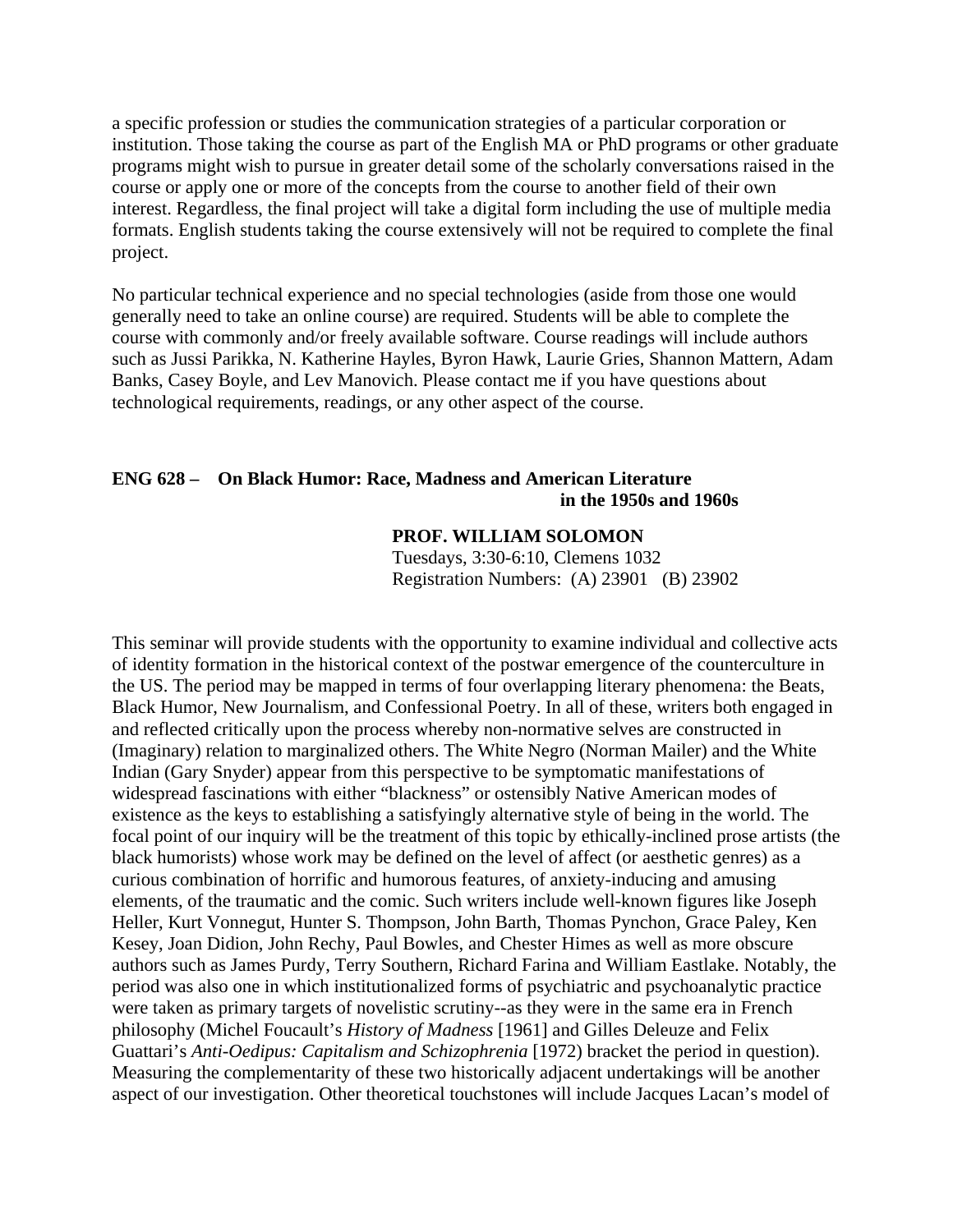the mirror stage, Eric Lott's work on blackface minstrelsy, and Pierre Klossowski's concept of "multiple alterity" or "incessant metamorphosis" (as unfolded in *Nietzsche and the Vicious Circle* [1969]). We will also attend at the outset to the genealogical origins of black humor in French surrealism (Andre Breton) and Louis-Ferdinand Celine's scabrous, Depression-era autobiographical fictions.

## **ENG 645 – STUDIES IN THE NOVEL COSMOPOLITANISM AND THE GLOBAL NOVEL**

## **PROF. JOSEPH CONTE**

Mondays, 12:30-3:10, Clemens 1032 Registration Numbers: (A) 21454 (B) 21455

In an epoch of global economic interdependency, there has been a concomitant globalization of culture. On the one hand, the homogenization of culture through the dispersal of consumer goods and the saturation of mass media destroys the indigenous and authentic artifact. Native languages and religious practices, ethnic foods, handicraft arts and clothing, traditional music and entertainment face slow extinction. On the other hand, the transnational culture that arises may provide positive attributes through crosspollination or eclecticism that more readily acquaints one culture with the unique differences of another, sometimes leading to creative appropriation, pluralism, tolerance, and exposure to alternative systems of belief.

Cosmopolitanism has its origin in the assertion by Diogenes Laërtius, "I am a citizen of the world," that he is *kosmou politês*, meaning that he did not identify with his local origin or caste but rather defined himself in terms of universalism and compassion for the other. But such a cosmopolitanism defined as *katholikos* (catholic, "universal") has not been sufficiently extended in modernity to non-Western cultures. Gilles Deleuze and Félix Guattari have proposed a transversalism that resists both the hegemony and homogeneity of late-capitalist globalization by highlighting incommensurable cultural differences and exposure to alternative *idioms*. Transversal cosmopolitans not only agree to shared values with others but submit to a "shared



deterritorialization" in which they are as much operated upon by transversalism, altered in their conception of origin, participant in a line of becoming, mobile in state and cultural identity, as they are operating in a transversal exchange with the other. Transversals are oblique, "double captures" with the potential for change that affects both elements in a correspondence. The global novel is one such expression of transversal politics, not in an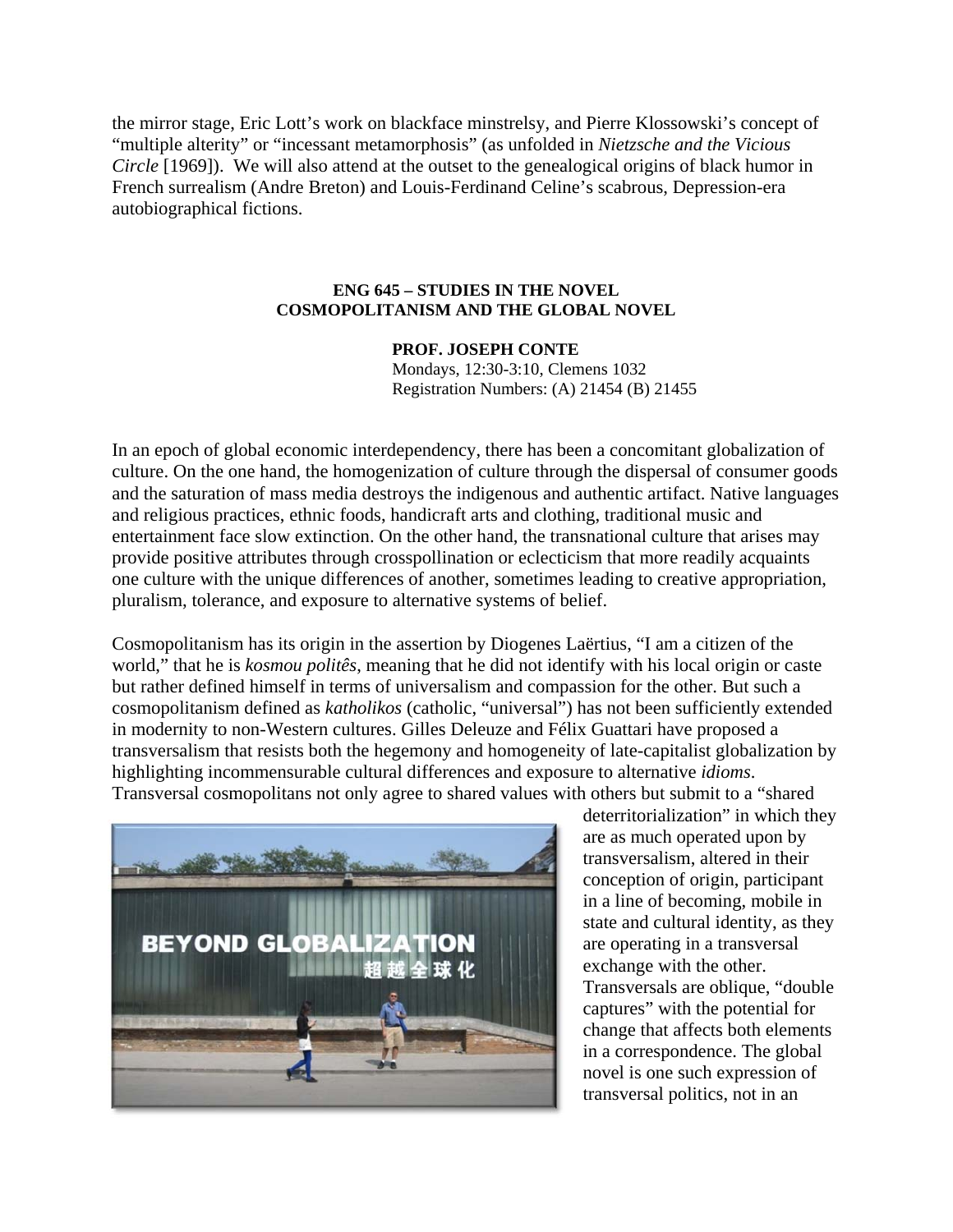effort to arrive dialectically at mutual reassurances but as narratives that expose and foreground the *différend* which resists translation into a single global idiom.

Global novels transcend the traditional borders of national literatures, native languages, colonialism, racial and ethnic divides, and religion. These fictions both represent and critique the technological consumerism, transnational politics, and cultural conflicts of migration that have come to dominate globalism. Its authors—and sometimes their texts—are bi- or multilingual, even as the world Anglophone novel trades in an English language that has become the *lingua franca* of an increasingly cosmopolitan citizenry. We will ask whether the global novel can be "ours" in the same manner as a national literature or in the form of shared humanitarian values like the "white helmet" volunteers of the Syrian crisis—of liberality, human rights, and a progressive, social democracy, or whether such novels are merely another item on the checkout receipt of the marketplace of popular ideas and entertainment.

Works for extended discussion *may* include: Chimamanda Ngozi Adichie, *Americanah* (2013); Roberto Bolaño, *The Savage Detectives* (2007); Kiran Desai, *The Inheritance of Loss* (2006); Dave Eggers, *A Hologram for the King* (2013) or *What Is the What: The Autobiography of Valentino Achak Deng* (2006); Elena Ferrante, *My Brilliant Friend* (2012); Ha Jin, *Nanjing Requiem* (2012); Mohsin Hamid, *How to Get Filthy Rich in Rising Asia* (2013) or *Exit West* (2017); Adam Kirsch, *Writing the World in the 21st Century* (2016); Colum McCann, *TransAtlantic* (2014); Christian Moraru, *Cosmodernism: American Narrative, Late Globalization, and the New Cultural Imaginary* (2011); Haruki Murakami, *Kafka on the Shore* (2006); Azar Nafisi, *Reading Lolita in Tehran* (2003); Martha C. Nussbaum, *For Love of Country?* (2002); Orhan Pamuk, *Istanbul: Memories and the City* (2003); W. G. Sebald, *The Emigrants* (1992); Mariano Siskind, *Cosmopolitan Desires: Global Modernity and World Literature in Latin America* (2014); Zadie Smith, *White Teeth* (2000) or *NW* (2013). Other literary and critical readings will be available through UB Learns or on graduate course reserve.

Course requirements will include a twenty‐minute seminar presentation by all enrolled students and a twenty‐page research paper from those students registered intensively.

## **ENG 649 – Class Struggle and Afro-American Literature before 1900**

## **PROF. JAMES HOLSTUN**

Wednesdays, 12:30-3:10, Clemens 1032 Registration Numbers: (A) 23225 (B) 23226

In *Black Reconstruction in America*, W. E. B. Du Bois provocatively describes the black effort in the Civil War as A "General Strike." In this class, we'll expand that insight historically and focus on black literature and liberation struggles before 1900 under the heading of labor, class, economy, and collective action.

What's the relation between Euro-marxist categories and Afro-American ones? Can we think of slave labor as proletarian capitalist labor? What's the relation between "productive labor" in the fields and domestic and sex work in the house? Is Martin Delany, like John Milton, a radical bourgeois revolutionary—is that a sneer, or an honorific? Is the canceled black smallholder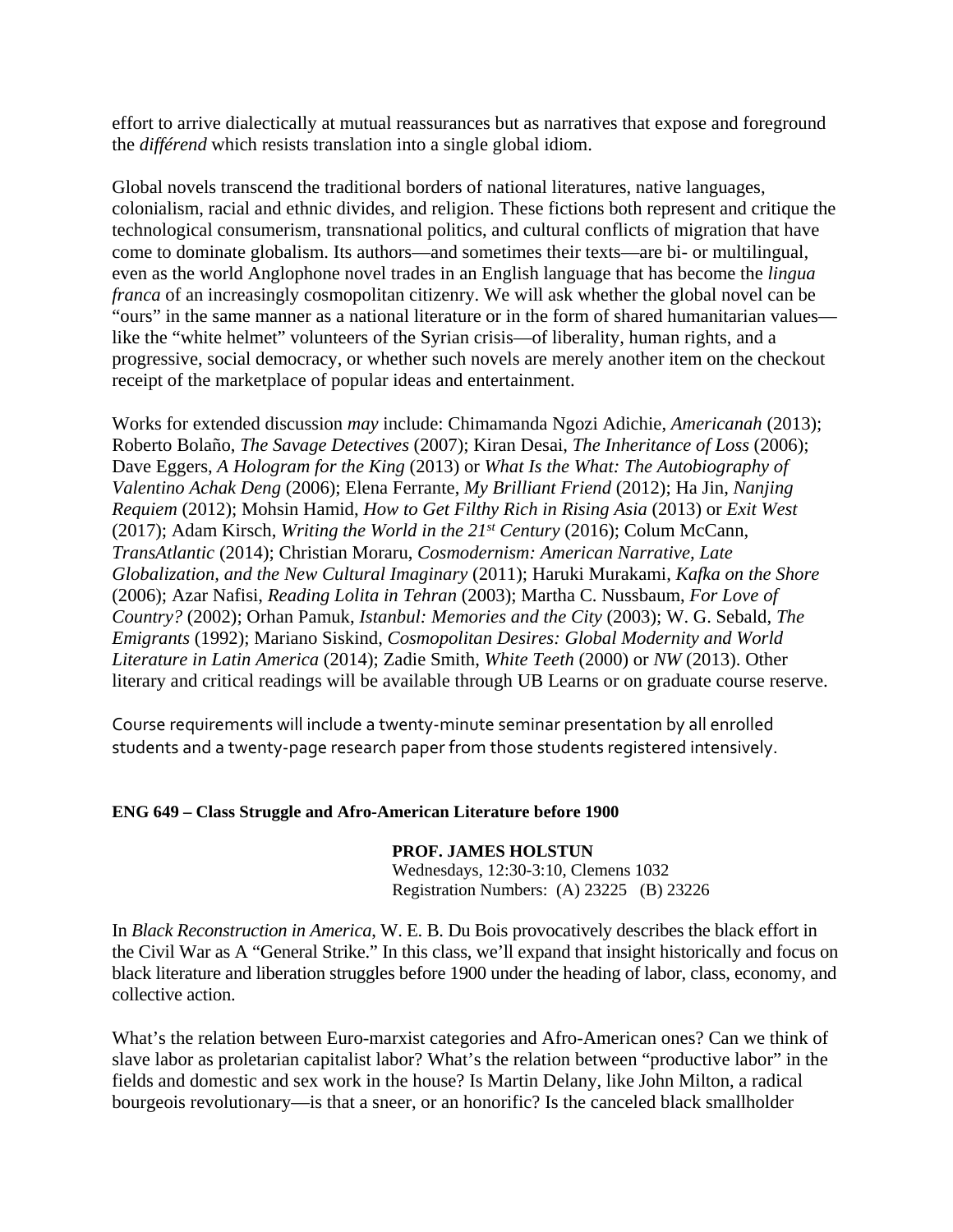utopia of Reconstruction on the way to capitalism, or an model for socialism? We'll read Kevin Anderson on Marx and Engels' Civil War journalism, excerpts from T. Thomas Fortune's theorization of black socialism in *Black and White* (1884), from Du Bois in *Black Reconstruction* (1935), and from Edward D. Baptist, *The Half Has Never Been Told* (2016) on the nationwide political economy of slavery and abolition.

Not *despite* that emphasis, or mechanically *in addition to* it, but precisely *because* of it, we'll be talking about race; the gendering of black labor, including domestic labor and sex work; the cooperative clash of religion and Enlightenment; the relation between literary narrative and history; and the collective pressures and possibilities exerted by genre. Along with this topical approach, this course will constitute a survey of earlier Afro-American literature.

We'll begin with Ted Allen on Bacon's Rebellion (white apprentices and black slaves against the Virginia ruling class—and Natives) and with Peter Linebaugh, Marcus Rediker, and Jill Lepore on the New York Conspiracy (black slaves and poor Irish against the NYC ruling class). We'll read two black Atlantic/radical Enlightenment classics: Phillis Wheatley's still under-read radical *Poems* (1773) and Olaudah Equiano's *Interesting Narrative* (1789).

We'll read David Walker's sensational and apocalyptic *Appeal to the Coloured Citizens of the World* (1829), and Henry Highland Garnet's "Call to Rebellion" in an 1843 Buffalo "colored convention" (we'll talk about the collective-associational dimensions of those). We'll read several narratives about slave rebellions, which were always pretty much unsuccessful, and always repeated: Thomas Gray's *The Confessions of Nat Turner* (1831) and some related documents; Martin Delany's Afrofuturist *Blake*, about a hemispheric slave revolt, in Jerome McGann's superb new edition; and two accounts of shipboard revolt, one by Frederick Douglass (*The Heroic Slave*, 1852, in the new Harvard UP casebook), the other by white token Herman Melville (*Benito Cereno*, 1855). Criticism here by Eugene Genovese, Herbert Aptheker, and Greg Grandin's recent history of Melville's prototype. For a postwar variant, we'll read Ida B. Wells on the political economy of lynching (criticism here by Carrie Bramen), and Wells's astonishing journalistic narrative, *Mob Rule in New Orleans*, about the last days of Robert Charles, a righteous 1890s desperado.

We'll two classic Southern slave narratives: Harriet Jacobs on sex work, domestic space, and captivity (*Incidents in the Life of a Slave Girl*, 1861) and William Wells Brown's *Narrative* (1847); and two Northern narratives about slavery, free blacks, and domestic labor: Harriet E. Wilson on free blacks amid Northern capitalism in *Our Nig: Sketches from the Life of a Free Black* (1859), and Sojourner Truth's account of New York slavery, evangelism, and public self-fashioning in *Narrative* (1850), her published scrapbook, *The Book of Life* (1884), and some recorded speeches. We'll also read some black plebeian accounts of the Civil War itself, including soldiers' narratives, in *Freedom's Journey: African American Voices of the Civil War*.

We'll read William Wells Brown's ground-breaking *Clotel* (1853) in the edition by Robert Levine; poetry and fictional and non-fictional prose by Frances Harper, including *Iola Leroy* (1892); and to conclude the semester, *The Marrow of Tradition* (1901): Charles Chesnutt's historical novel about a white riot in Wilmington, NC.